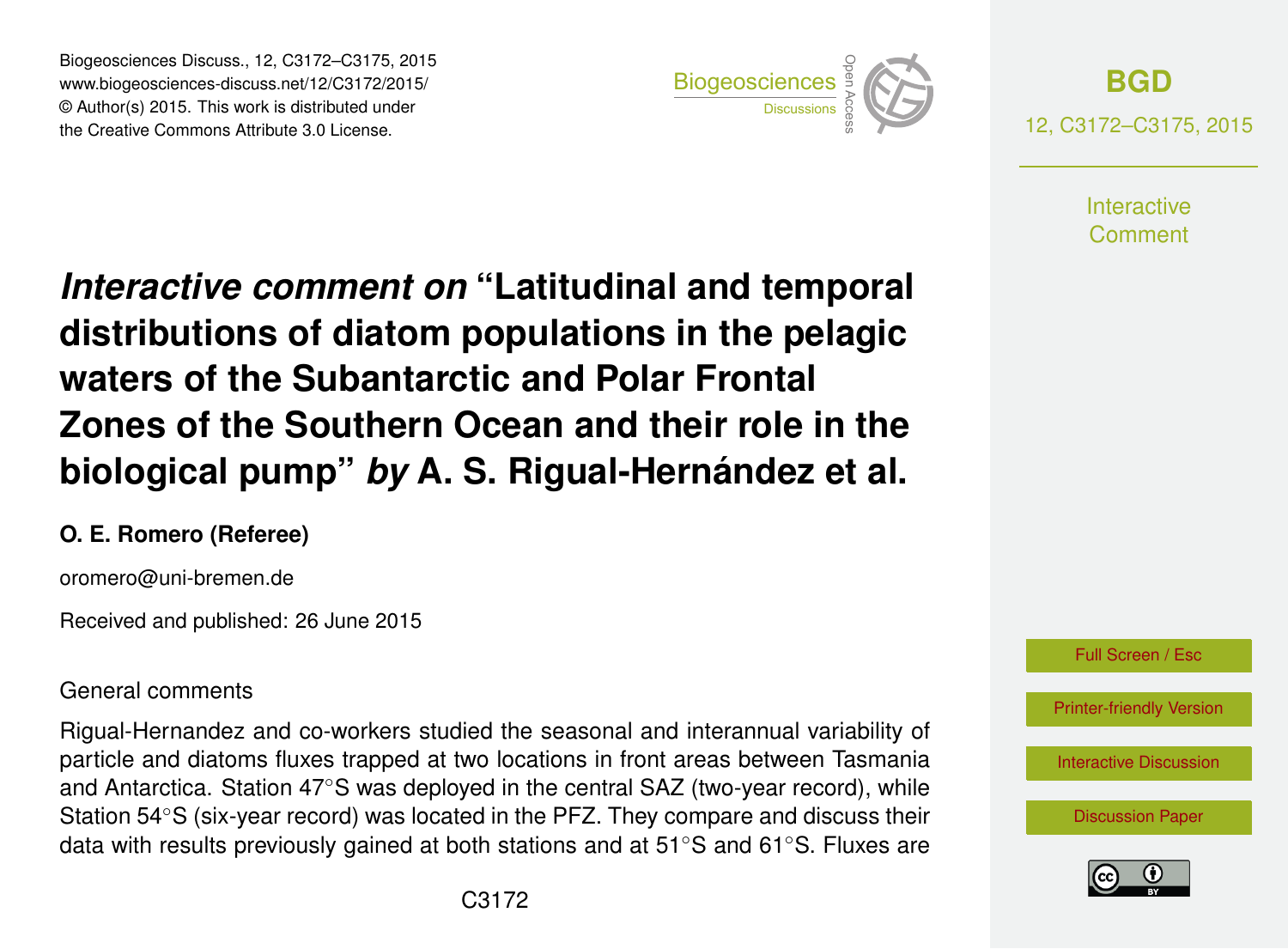highly seasonal, with two maxima registered during the austral summer and minima during winter. Biogenic silica (opal) is the dominant component at 54◦S, less important at 47◦S. The strong correlation between opal and organic carbon suggests that a significant fraction of the organic matter exported to the deep sea is delivered by diatom productivity events. Seasonal diatom fluxes appear driven principally by changes in the flux of Fragilariopsis kerguelensis, the main contributor to the diatom/opal flux during the bloom season. In addition, a diverse diatom assemblage delivers information on species dynamics, which can be useful for understanding the signal preserved in late Quaternary sediments from the Southern Ocean.

The manuscript is well written and well organized and can be published in Biogeosciences after some revision. The Introduction and the Discussion would greatly benefit from some shortening. Below I list a few remarks and make some comments, which I hope the authors find helpful.

#### Specific comments

The Introduction addresses several subjects. Although these subjects are discussed afterward, I suggest some shortening and/or a re-arrangements of issues addressed. The first paragraphs mainly deals with the significance of the Southern Ocean in the marine realm. Part of the issues addressed here are also mentioned in "2. Oceanographic and biological setting". Paragraphs 3 (Diatoms in water and sediments) and 4 (Temporal variability of diatom productivity) can be shortened and combine into one paragraph. The research using sediment traps has been running for some decades in the meanwhile. I don't think it is necessary to extend much on this issue in the Intro. Issues related with diatoms and/or biological pump can be combined into Paragraphs 2 and 3-4. Objectives 1. and 2. are very similar. Rephrase (or combine?). p. 8621, l. 17-18: provide a recent reference for SST. Rintoul and Trull, 2001, hardly cover the studied period presented in the manuscript. p. 8621, l. 22-24: sort of similar to what is said above in l. 16-18. Revise. p. 8622, l. 6: which zones? Clarify. p. 8622, l. 8: chemical elements sometimes fully written, sometimes abbreviated. Please revise and

# **[BGD](http://www.biogeosciences-discuss.net)**

12, C3172–C3175, 2015

Interactive Comment

Full Screen / Esc

[Printer-friendly Version](http://www.biogeosciences-discuss.net/12/C3172/2015/bgd-12-C3172-2015-print.pdf)

[Interactive Discussion](http://www.biogeosciences-discuss.net/12/8615/2015/bgd-12-8615-2015-discussion.html)

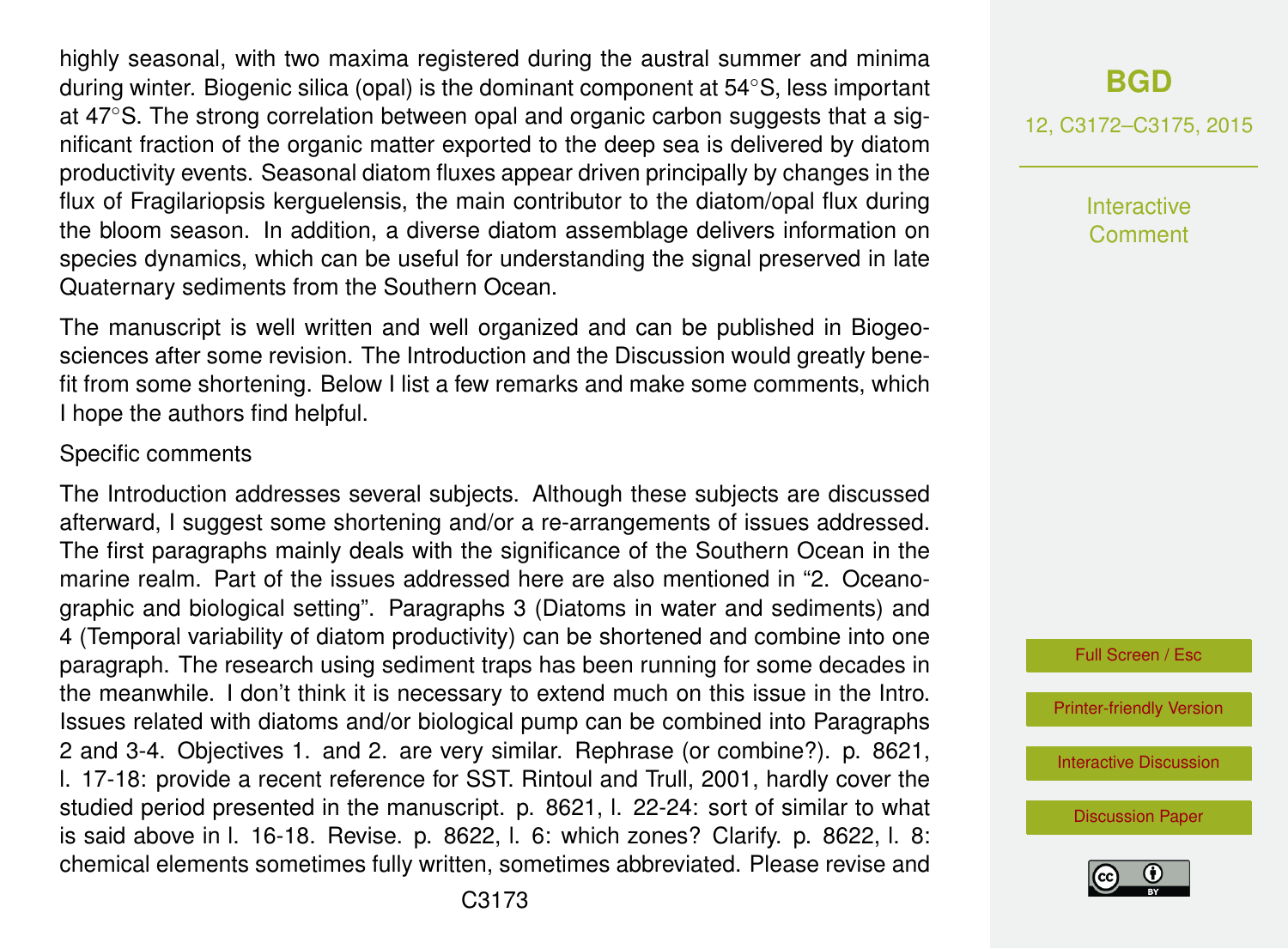unify. P. 8623, l. 14: it is not quite right to state that results are presented for a six-year record between 1997 and 2007. Please detail which years have been sampled. The info about the trapping intervals should be in the Abstract and in the Intro as well. P. 8624, l. 12: any suggestion of the "degree of undertrapping" being seasonally dependent? Or remained the same all-year round? P. 8628, l. 17-19: start describing new results, move this sentence to the end of the first Results paragraph. P. 8629, l. 17-19: plot the temporal pattern of BSi:PIC mole. P. 8631, l. 16-17: are these diversity index values annual averages? Or averages for the entire trap experiments? Same question for the statement in l. 19: 43% for F kerguelensis refers to which interval? The same for the listed spp. in the following lines. P. 8632: "4.3. Principal component analysis" OF WHAT? In general, the description of the PCA is wordy and tedious to read. Rephrase and shorten! P. 8632, l. 6-7: the use of only two axes for site 47◦S explain less than 40% of the variance. Whether this information is ecologically significant is a quite different issue. P. 8636, "5.2. Latitudinal diatom species distribution" and "5.3.Seasonal variability of diatom assemblages": this two Discussion sections can be shortened and combined. The seasonal variability in the composition of the diatom community follows the same pattern of discussion: first the community at 47◦S, then at 54◦S, then the comparison with previous near-by studies. I suggest also constraining the discussion to the ecologically most significant species (based on PCA?). Section 5.3. is extremely detailed and wordy. For the audience less familiar with diatoms, it is difficult to follow and try to pick up the main message/s. Some space can be saved by abbreviating the genera name (no need to fully write them once they have been mentioned). P. 8637, l. 17: abundance of F kerguelensis: relative or absolute? P. 8638, l. 7-17: this has been already discussed above. P. 8643: as long as the authors do not provide own observations on the occurrence of aggregates in their trap samples, this part of the Discussion remains speculative. In l. 10-27 factors affecting/defining the formation of aggregates is discussed: is this necessary? In P. 8644, l. 8-14, the possible effect of aggregate formation is again raised. The "aggregate" issue appears also in "6. Conclusions" (P. 8647, 14-16). P. 8644, l. 2.5: this is somehow confusing. Please revise. Figures: Fig

## **[BGD](http://www.biogeosciences-discuss.net)**

12, C3172–C3175, 2015

**Interactive** Comment

Full Screen / Esc

[Printer-friendly Version](http://www.biogeosciences-discuss.net/12/C3172/2015/bgd-12-C3172-2015-print.pdf)

[Interactive Discussion](http://www.biogeosciences-discuss.net/12/8615/2015/bgd-12-8615-2015-discussion.html)